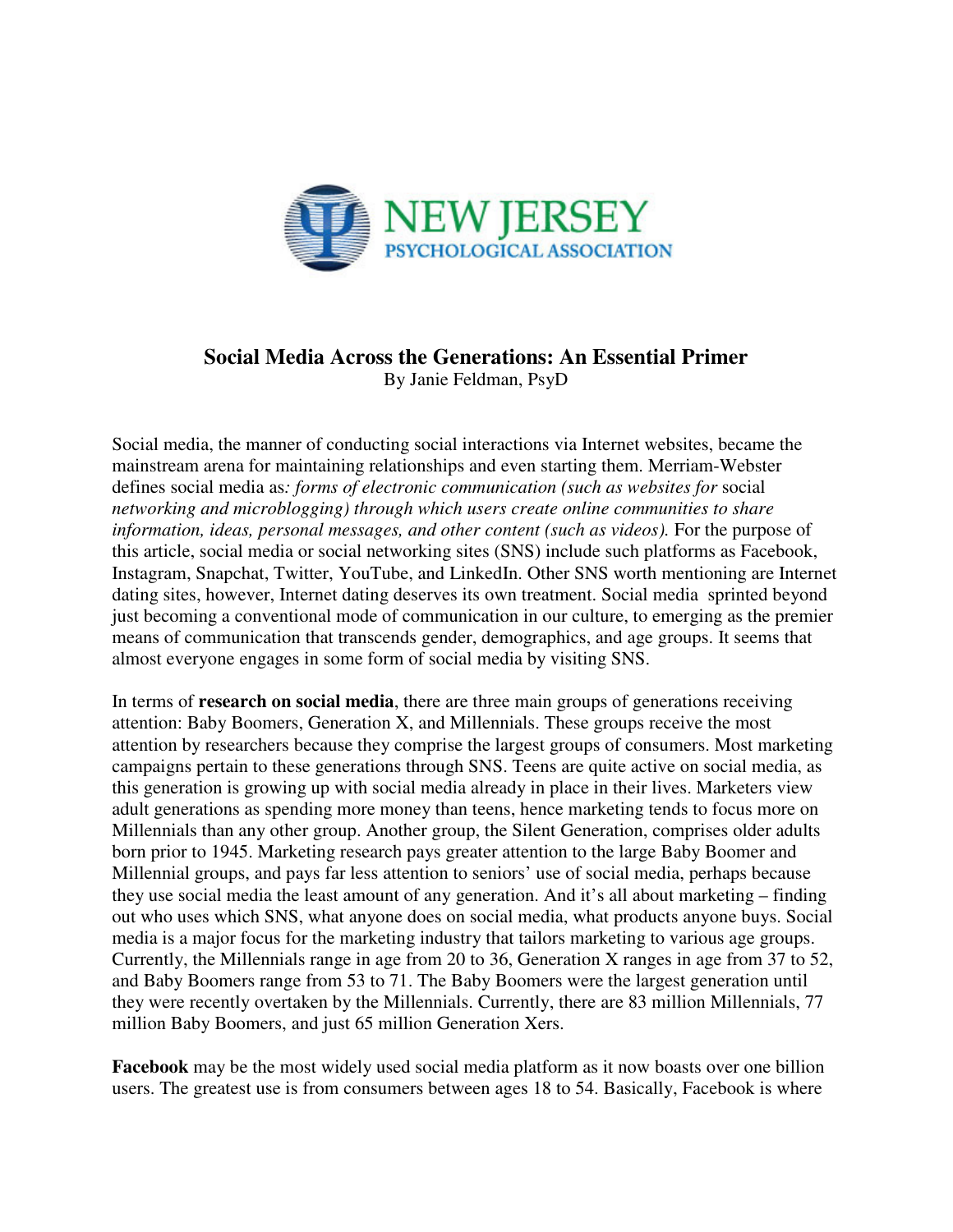we can share what we like, where we go, who is with us, and what we've done. Facebook allows postings of words, images, and videos. "Friends" (people whom you allow to connect with you), follow what you post and can like, comment, or just lurk in the background observing your Facebook activity. For high school and college students, Facebook has grown in popularity as teachers, social groups, and athletic teams all use Facebook as a means to share news, photographs, and other information with others in the group. Adults comprise the largest group using Facebook, and they use it to post pictures of their children, pets, friends, vacations, as well as other aspects of their lives. Currently, Facebook might be the most popular social network overall, but it is more popular with Boomers than Millennials and teens. In 2014, in the United States, Facebook users spent an average of 39 minutes on this SNS alone. More than 75% of Millennials have the Facebook app on their smartphones.

The next most popular SNS is **Instagram.** With over 800 million monthly users, Instagram is like Facebook without the words. Strictly image driven, users post pictures, videos, and memes (images with snappy or intriguing captions that may represent cultural trends). Instead of Facebook friends, users of Instagram have followers. Millennials use Instagram the most, followed by Xers. Teens are most fond of Instagram, and even have different accounts for broad distribution and more selective distribution. The term for the private account is Finsta, for fake Instagram. So young people might have one account for closer friends to share more personal images, and a separate account for their larger group of friends. This is one way teenagers establish a separation from their parents and older generations, by having covert social media activity. It is easy for young people to hide much of their social lives from their parents because the adults remain unaware of many SNS. It also might be that today's generation of teenagers have a particularly wide generation gap parents in comparison to prior generations because the way they socialize is drastically different from that of their parents.

**Snapchat** is similar to Instagram in that it is entirely image based. The critical difference is that all images on Snapchat disappear in seconds, making it a fleeting, but stimulating experience. A snap is a selfie, other photo, or image. Snaps have optional graphic treatments that enhance and decorate the people and images in more creative snaps. Teenagers use Snaps to communicate and share stories. A story is a running collection of select images that stay in place, but only appear for 24 hours after each image is posted. The more you snap, the higher your status, making this platform a more addictive version of social media. Baby Boomers and Xers use Snapchat far less than teenagers and Millennials. Snapchat is another SNS that eludes adult awareness, allowing teens to engage with others without adult supervision. Snapchat contributes to the growing generation gap between today's youth and adults. Adults spend far less time on this SNS, and seniors spend the least time on Snapchat (unless engaging with their grandchildren).

**Twitter** provides users with the opportunity to share thoughts in 280 characters. Initially and until recently, users could post only 140 characters, similar to the size of allowable texts. Users may also post images and refer to other tweets and tweeters. Almost half of younger adults ages 18-29 use Twitter. Only 37% of adults ages 30-64 use Twitter, and only 10% of older adults use it. People tend to go onto Twitter for politics, news, and friends. Children and seniors have little activity on this social media platform.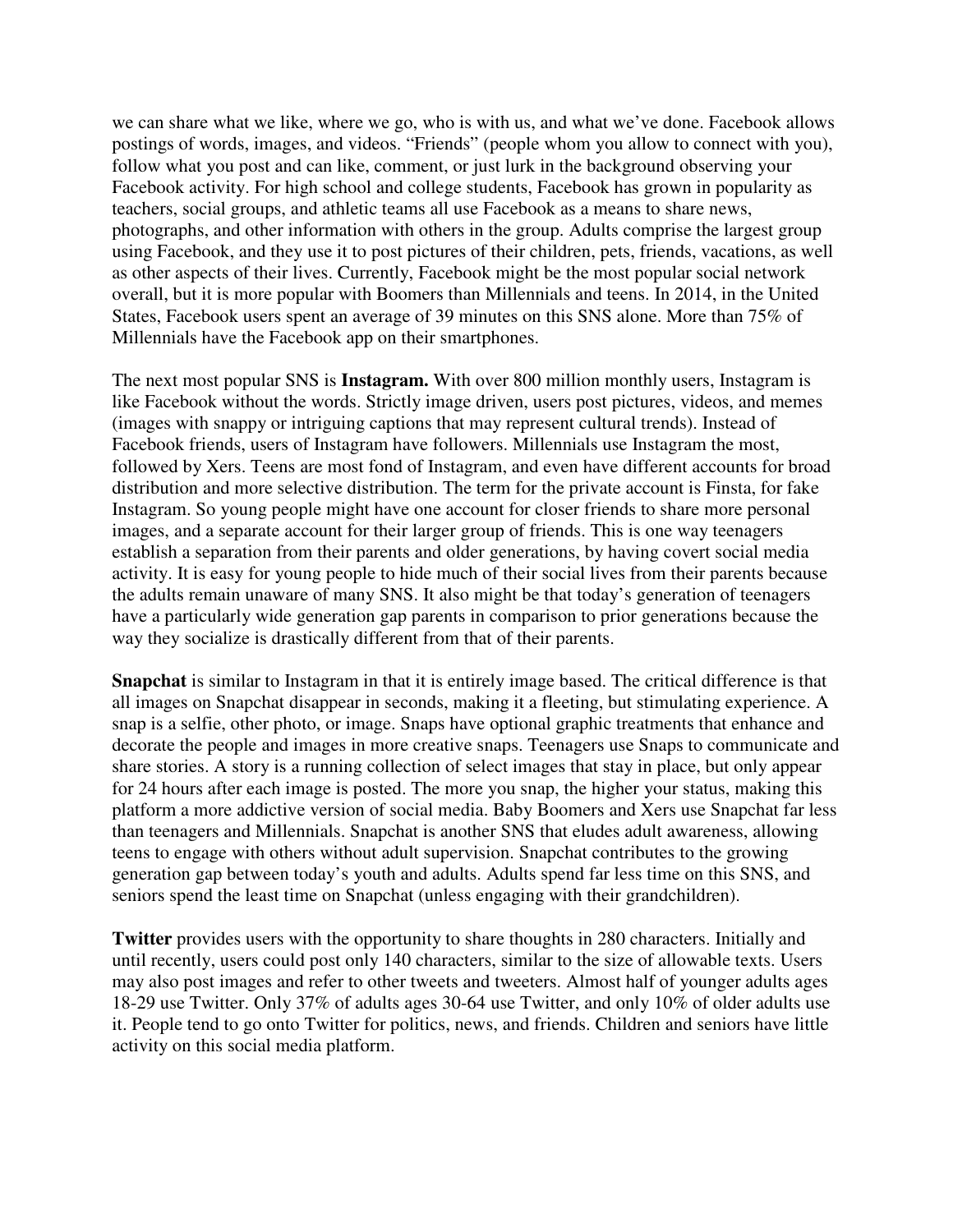**YouTube** is a rapidly growing platform in which users upload videos for others to view, comment, and share. YouTube has almost five billion daily views, and 80% of 18-49 year-olds are watching. In fact, "YouTubers" are individuals who post to YouTube and have a significant number of followers. YouTubers can reach near celebrity status and receive considerable attention at conventions by having millions of followers. YouTube has risen in status as the second leading search engine, outranked only by Google, in terms of overall frequency of use. Whereas Google utilizes text as its main source of communication, YouTube offers videos. Users trust YouTube for its endless assortment of hilarious videos depicting anything from animal antics to post-anesthesia freak-outs to instructional videos on how to do almost anything imaginable. Millennials prefer YouTube and go there for both information and entertainment. Millennials prefer only Facebook ahead of YouTube. And since this huge consumer group is heavily on YouTube, advertising on this platform targets this age group. Older generations do not use YouTube the way Millennials do, and do not fully appreciate how Millennials can get lost for hours watching YouTube.

LinkedIn is the professional person's social media. Users find employers, hire employees, and make business connections via LinkedIn. As such, it is a vehicle used primarily by college-aged people through working adult ages. Approximately 85% of working adults, who are on social media, use LinkedIn, but people over 65 have little use for this platform. Neither do teenagers. Only around 15% of each of these groups uses LinkedIn.

**The way people communicate** evolved over time. Letter writing was once the standard means of communication, and was utilized exclusively, until the invention of the telephone and then talking on the phone became the main method of communicating. Since the advent of the phone, the most significant change to communication arrived with Internet, email, and the introduction of social media. Many teenagers appear to rely entirely on social media for communication, to the exclusion of live conversation, even when all parties are present. It is quite common to observe a group of young people in a circle, gazing directly at the devices and not the people right in front of them. Parents, educators, and psychologists share concerns that today's youth are overly involved in social media at the expense of developing critical social skills and competencies. While accessing and successfully navigating social media might support a job search or improve connectivity for athletes on teams, *over-reliance* on social media can impede social development. The benefit to adults and older adults who use social media is that they can identify with current pop culture and can engage in online shopping, dating, and connecting with a variety of others including former classmates, business associates, and friends sharing common interests. Older generations are learning the benefits of engaging in social media, while younger generations are losing the ability to make phone calls, initiate conversations, and read important nonverbal cues.

**Overuse of social media can also have a negative impact** on individuals. Too much time spent on SNS can interfere with normal every day functioning. People who rely too heavily on social media for socialization risk more than they may be aware. Over-reliance on social media can lead to social isolation, withdrawal, and depression. In fact, there is preliminary research to document that the longer a person spends on Facebook, the greater the likelihood of one experiencing depressive symptoms. Research has also documented that having the tendency to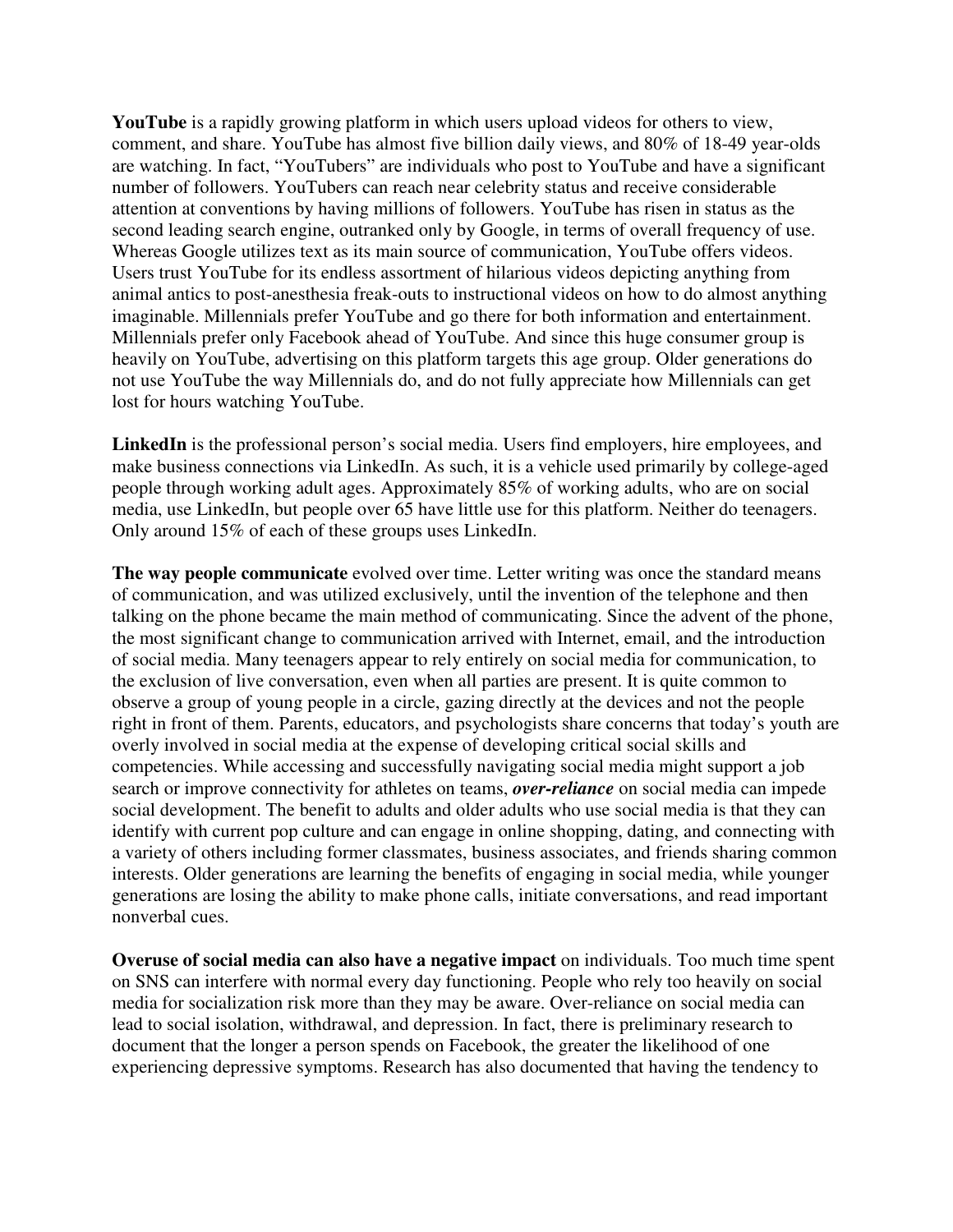compare oneself to others – favorably or unfavorably – can lead to depressive symptoms. In fact, a person's involvement in social media can turn from habit to addiction.

**Social media addiction is real.** Recently, there is professional discourse regarding **addiction:** to gaming, smart phones, and social media. In some ways, all of these addictions are related. The need to engage in these activities can become so compelling that individuals with one or more of those addictions lose their sense of balance. Rather than engage in their daily activities by going to school, work, and socializing with others, people addicted to social media, gaming, or smart phones simply withdraw into their own worlds, forsaking other important activities and relationships. Typically, these individuals deny there is any such problem, but struggle to live without relying so heavily on their seductive electronic devices. And the devices are seductive, for the more time people spend on them, the more time they want to spend on their devices. Teenagers from ages 15-19 spend at least three hours daily on such SNS as Facebook, Twitter, and Instagram. Adults reportedly spend 20 hours per week on social media. Is it any surprise that approximately 70% of Internet use at work is unrelated to the job? Social media addiction may result in loss of sleep, depression, anxiety, anger management issues, and declining performance at school or work. There is even a new term "phubbing," which is how people become distracted by cell phone in the presence of their partners. Quite obviously, this can have a negative impact on the users and their partners.

**The research** on identifying and treating social media addiction is sparse and inconsistent, but consultation with a psychologist could be an important first step if someone is concerned about possible addiction. Furthermore, there are apps for cell phones that can monitor or even restrict access to social media sites for those individuals looking to reduce their access to social media. Developing personal rules such as leaving the cell phone behind during meals, or keeping them out of the bedroom, are helpful strategies to combat social media addiction.

**In conclusion, social media offers something for almost everyone** from older children through adolescence, adulthood, and seniority. For children, there is the introduction to how kids can interact via social media. They can learn the rules of social media etiquette, what platforms exist, and how to manage time balancing online socializing with other life activities including and especially real life, and socializing with others in person. Teens and young adults rely most heavily on social media for their socialization, using social networking sites to shop, connect, find jobs, get the news, share music, watch engaging videos, voice their opinions, and learn just about anything. Adults of all generations, including Millennials, Generation Xers, and Baby Boomers, are using social media more and more, while seniors are just beginning to engage in smaller amounts. The trend for all age groups is to spend more time on social networking sites. The prospect of becoming overly involved in social media, if not addicted to it, exists across all ages but seems to impact young adults the most. Knowing the risks of spending too much time on social media, as well as maintaining a balanced life with time for in-person, real-time socialization, exercise and rest, can help minimize the risk for forming an addiction to social media.

References: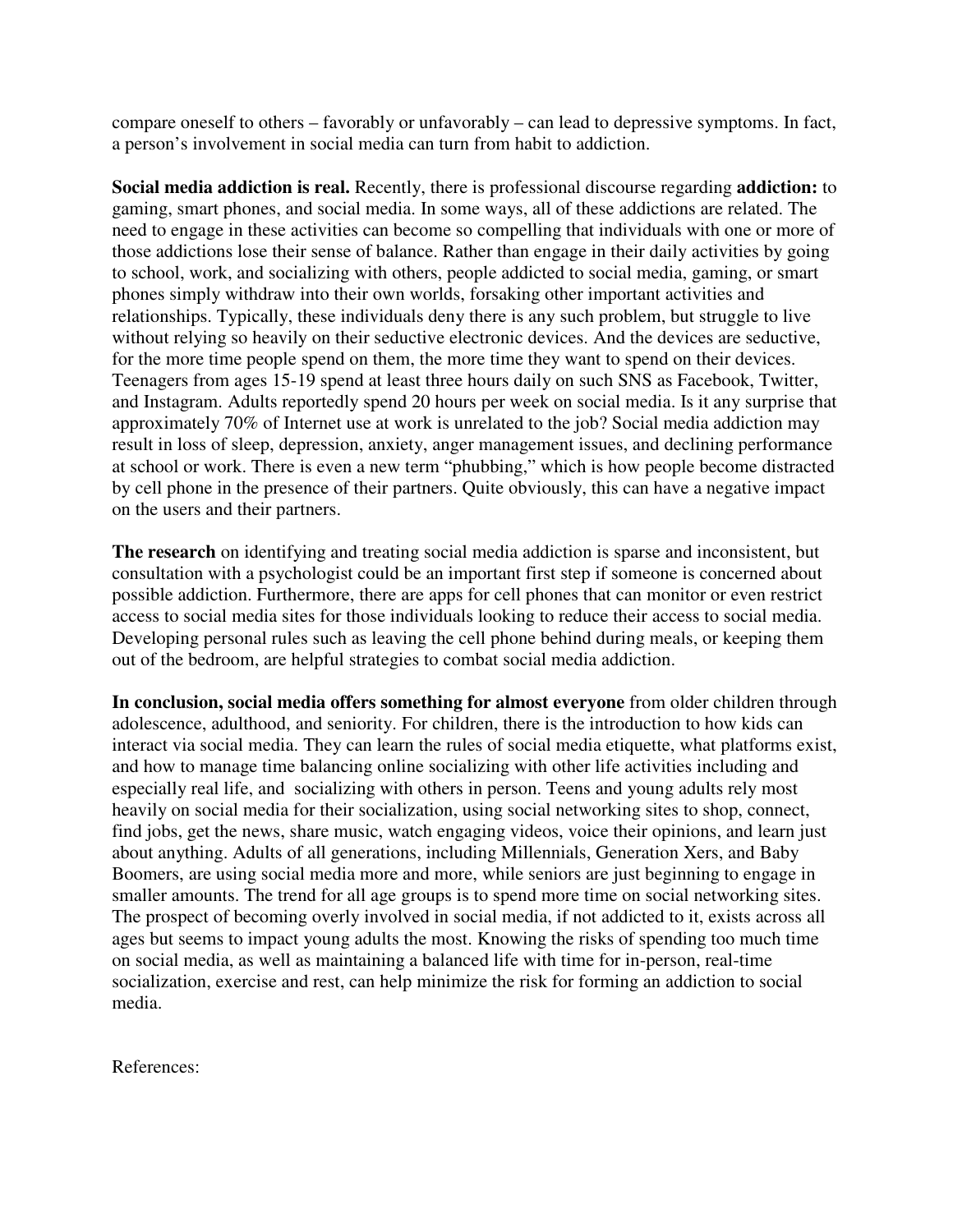Condit, C. 2017. Millennial Consumers: Using YouTube to Reach a Generation's Buying Power. https://www.mni.com/millennial-consumers-using-youtube-to-reach-a-generations-buyingpower.html

Whitbouorne, S.K. Oct. 14, 2017. Is Facebook Making You Depressed? New research suggests who's at risk for depression from too much Facebook use. https://www.psychologytoday.com/blog/fulfillment-any-age/201710/is-facebook-making-youdepressed

Walton, A.G. April 8, 2015. New Study Links Facebook To Depression: But now we actually understand why. https://www.forbes.com/sites/alicegwalton/2015/04/08/new-study-linksfacebook-to-depression-but-now-we-actually-understand-why/#7f8946b11e6d

Statista. 2018. Number of Facebook users by age in the U.S. as of January 2017 (in millions). https://www.statista.com/statistics/398136/us-facebook-user-age-groups/

Statista. 2018. Number of monthly active Instagram users from January 2014 to September 2017 (in millions). https://www.statista.com/statistics/253577/number-of-monthly-active-instagramusers/

Statista. 2018. Reach of selected social networks in the United States as of February 2017, by age group. https://www.statista.com/statistics/305245/us-social-network-penetration-age-group/

PsychGuides.com. 2018. How to Help a Loved One with a Smartphone Addiction. https://www.psychguides.com/guides/how-to-help-a-loved-one-with-a-smartphone-addiction/

Gutierrez, J.D., De Fonseca, F.R., Rubio, G. 2016. Cell-Phone Addiction: A Review. Frontiers in Psychiatry. https://www.ncbi.nlm.nih.gov/pmc/articles/PMC5076301/

Michael, K. February 23, 2017. Facts and figures: The rise of Social Media Addition. PC World. https://www.pcworld.idg.com.au/article/614696/facts-figures-rise-social-media-addiction/

Pew Research. April 4, 2016. What Makes Your Generation Unique? https://www.google.com/imgres?imgurl=http://assets.pewresearch.org/wpcontent/uploads/sites/12/2014/06/uniquegeneration.png&imgrefurl=http://www.pewresearch.org/ fact-tank/2014/06/05/generation-x-americas-neglected-middlechild/&h=439&w=584&tbnid=fdeRp7A8hwXaSM:&tbnh=160&tbnw=212&usg=\_\_AguXcz221 NqWLYtmH5qbl7YWeDQ%3D&vet=10ahUKEwiNqbjltPYAhXimuAKHcKmAUUQ9QEILTAA..i&docid=Jq4U6d4s544K5M&client=firefox-b-1&sa=X&ved=0ahUKEwiNqbjl-tPYAhXimuAKHcKmAUUQ9QEILTAA

Gallagher, K. April 25, 2017. Linkedin reaches half a billion users. Business Insider. http://www.businessinsider.com/linkedin-reaches-a-half-billion-users-2017-4

Piktochart. 2018. Use of Social Media Across Generations. https://create.piktochart.com/output/9948532-use-of-social-media-across-generations